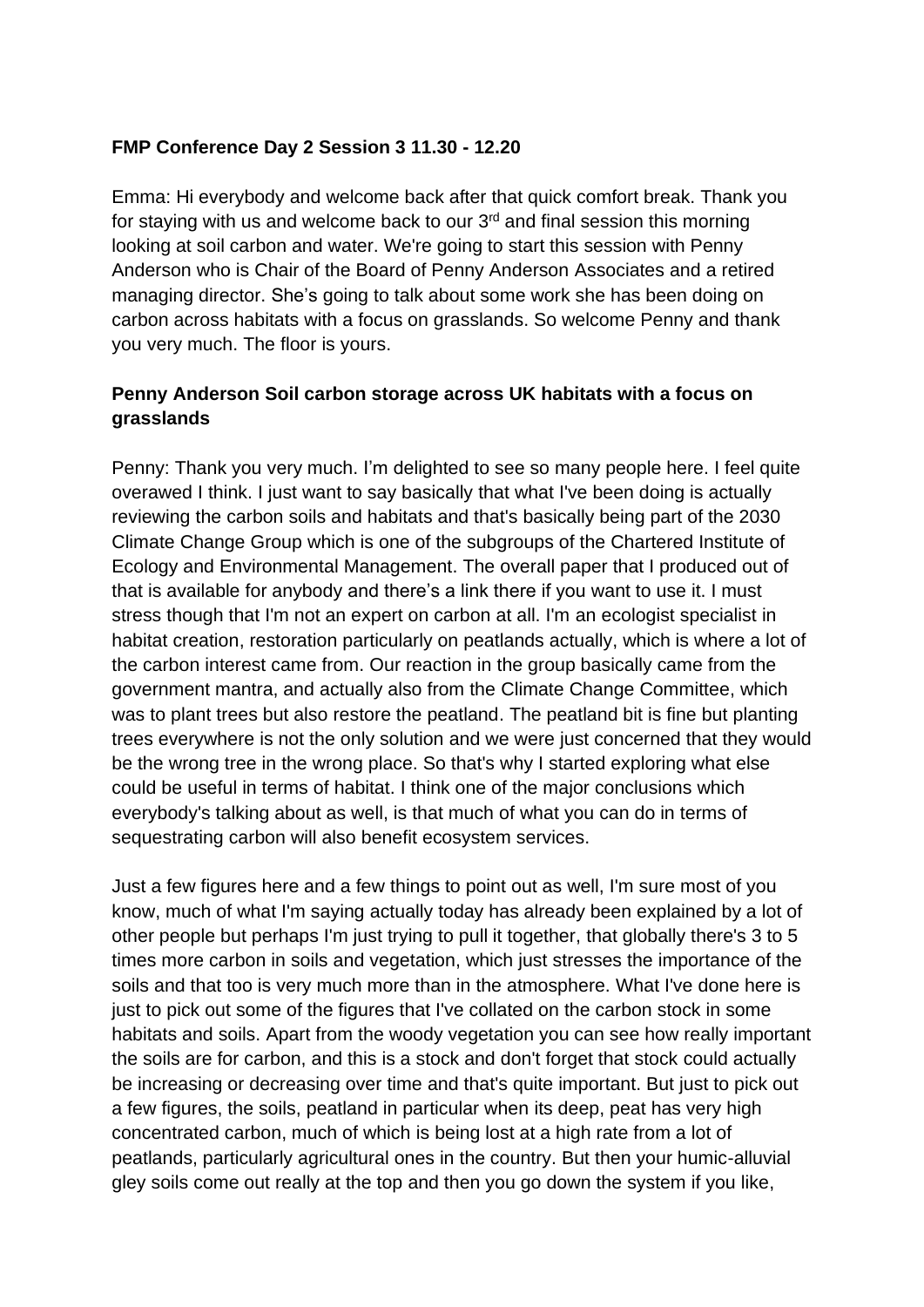through podzols, acid grass and soils and then down to neutral and calcareous grass and soils, and there's far less carbon in the calcareous grassland soils than in some of the others. But the other thing to point out is that an awful lot of papers vary enormously which has been mentioned too today on the depth of soil that they look at the carbon in. So some of the material that came from the Milne paper on soils actually only goes down to the top 15cms so comparing that was actually quite difficult and there's a few figures there that illustrate that.

What are some of the factors that affect the amount of carbon as a stock in the soil? Again some of this has already been alluded to, the soil type itself is really important and the high clay rich soils are going to hold the most carbon and the thin calcareous soils the least, but there's a huge variation in between and that in itself is going to be affected by other factors like climate. I've just mentioned that the depth is really also important from a grassland point of view about 60% of the carbon is below 15cm depth, but that will vary again in terms of the soil depth and the soil type. That is actually very similar, not quite the same, but similar under woody vegetation like trees and things as well. So a lot of it is at a greater depth than just the superficial layer. The vegetation itself actually also has a major impact which has already been explained today, particularly grasslands with slow growing species or deep rooted species like the legumes that have been mentioned promote high soil organic carbon. I thought Simon's explanation of some of that was really, really useful. So microbes also vary with vegetation, soil type and climate which was also explained this morning and that was very helpful as well. The climate and geographical location are also very important if you think of altitudinal and west to east and north to south differences just in this country, let alone across Europe influencing productivity, decomposition rates, for example, but also the length of the growing season and the vegetation type itself. But it should also be noted because that's very relevant to climate change consideration that drought can reduce carbon sequestration quite significantly and it has also been shown that carbon stocks in soils can actually be lost in drought conditions as well.

Management is also quite important particularly levels of grazing, levels of cutting, fertilizer additions, slurry additions and so on and those are going to affect both the vegetation and the soils quite significantly. Time too, it was mentioned this morning that there was potential for a maximum capacity for carbon stock in mineral soils in particular. But some of the research that I've found was suggesting that it can take 70 to 100 years or maybe more for a new equilibrium to be reached. So it's still sequestrating carbon for a long time when you're starting particularly off with an arable or a disturbed situation.

How do you add more carbon to your soils and bearing in mind, which I should have just said, that the reasons for losses some of which have already been mentioned, but things like drainage of soils but also arable land if it's ploughed is actually probably losing carbon on average every year, so it's not going to be accumulating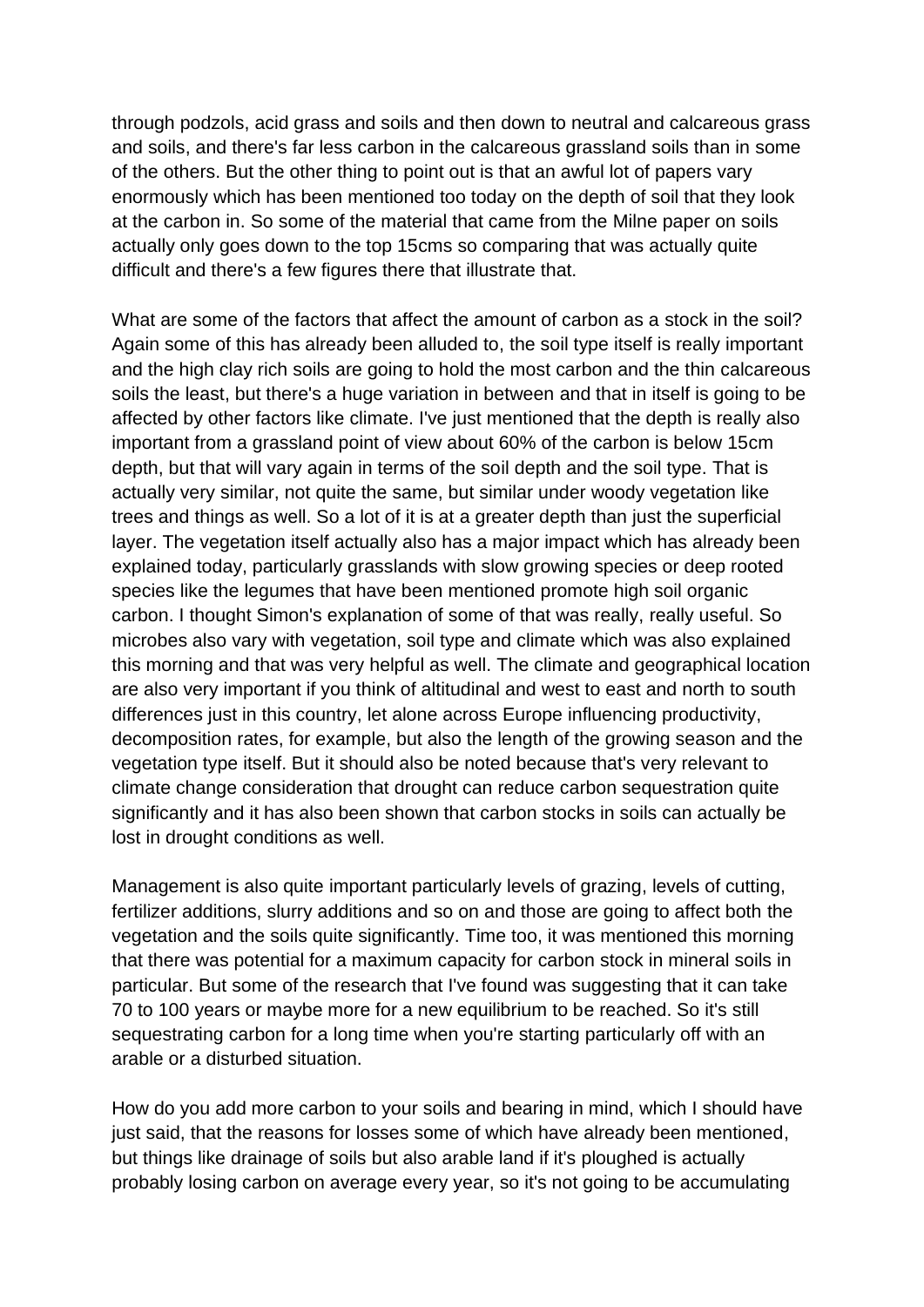more. So how do you add more carbon? We've heard from the Jena experiment, which was one of the ones I did find, about increasing plant diversity, increasing the amount of carbon and they didn't differentiate between different groups of plants in terms of that addition whereas some research at the Colt Park experiments, and that's a medium depth soil overlying limestone up in the Yorkshire Dales, adding red clover in particular, and that's one of the species that I have highlighted on your floodplain diagram as a deeper rooted species made a significant contribution to carbon sequestration to levels of something like 3.17 tonnes of carbon per hectare per year in the organic matter and that's a high level and equivalent to ancient woodland, for example, and a lot of other habitats as well. It's more than you would get in some heathlands, acid soils, acid grasslands so that is very positive. It's also been found that adding organic manures, not slurry and not inorganic fertilisers would also add to the carbon sequestration. But there's a wide range of papers which is quite interesting which suggest that a moderate level of nitrogen addition will actually increase carbon sequestration. If you then start dissecting that out and thinking about it, adding deep rooted legumes adds nitrogen to the soil. So if you've got a soil with very few legumes then instead you would need to add some nitrogen fertiliser in order to get that same effect. So from a biodiversity point of view, adding deep rooted legumes, and you've shown several on your diagrams which I thought was very useful, should actually enhance your carbon levels without any use of inorganic fertilisers, which of course also decrease biodiversity in terms of a diverse hay meadow.

Reducing high levels of stocking is also important because high stocking levels reduces root growth and it's also been shown how important that rhizobia is in producing carbon into the soils. A medium or a lower stocking level are much better for carbon. Reducing drainage effects. I've not found any papers yet actually on taking drains out of areas and presumably some of your flood meadow grasses have actually been drained in the past. So I'd be interested to know more about that. I think it's also really important that some of the levels of grass and sequestration, and there was a paper that I found recently which had various levels of sequestration from down to 0.5 to up to 4 tonnes of carbon per hectare, that is every year, at least for our generational period of time. That is equivalent to, or sometimes more than, the average you would get from planting a load of trees and that's where I think that the balance of grasslands is so important compared with woodland.

If we just move lastly on to some of the benefits that I have drawn out of this. First that biodiversity is going to provide you with other ecosystem services enhancement as well in terms of soil, soil quality, water quality, pollination and so on. There's a much more immediate carbon increase in soil diversification of hay meadows and grasslands in general than you would get from tree planting. Many of the tree planting schemes, particularly if they're disturbing existing soils and vegetation, can take 20 or 30 years or more or don't ever reach a positive carbon budget, particularly if you're dealing with a peaty soil. I think one of the other advantages for diverse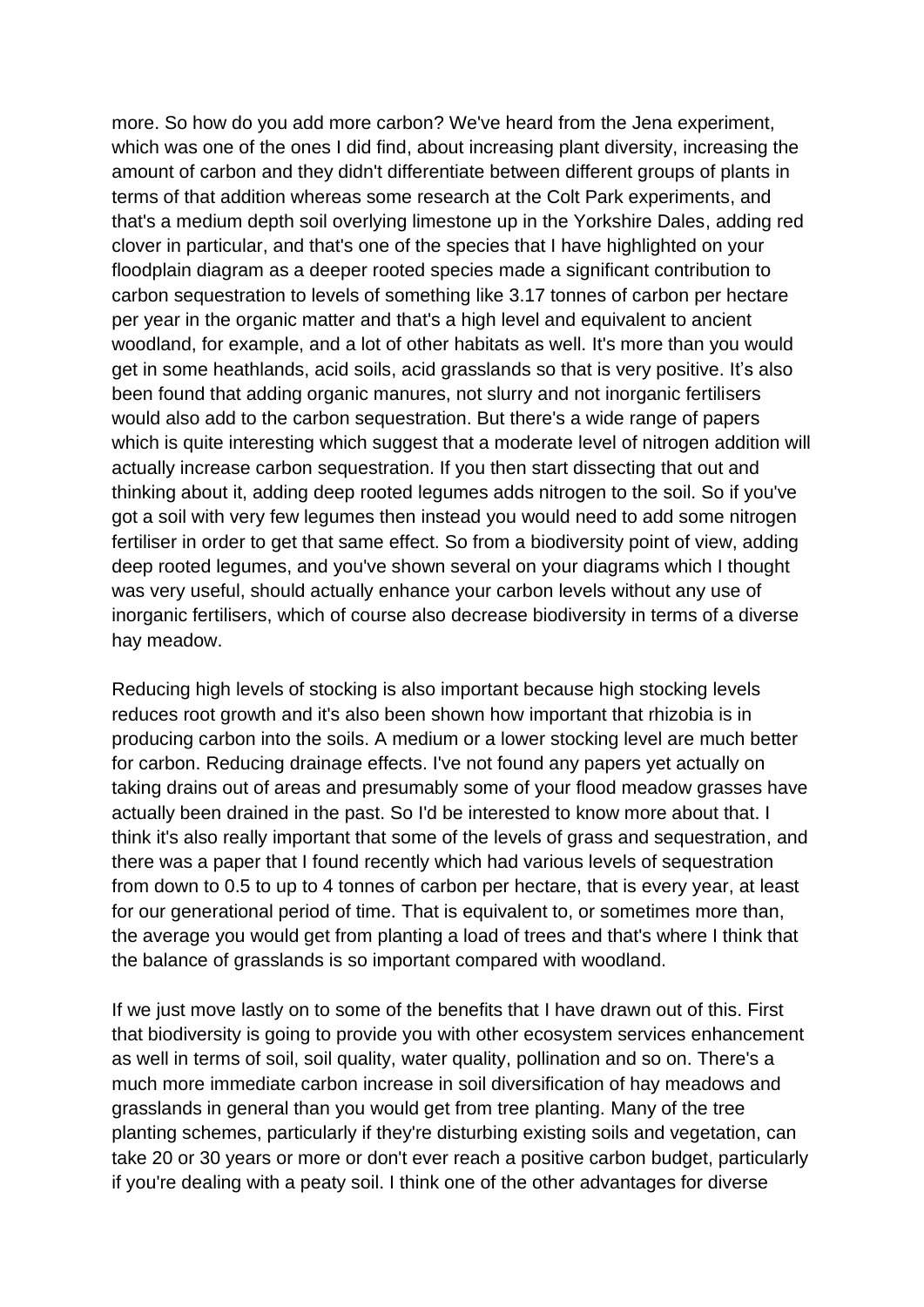grasslands is that the grazing can continue, foraging can continue and maintaining it in agricultural use and producing food, which if you had woodland instead you can't do that, and you can do it on a much, much larger scale so it can be of more benefit than woodland because of that scale. But you can of course, as I've shown in the picture at the bottom which is one of my fields, you can include hedges, you can include scrub edges, you can create wood pasture and so on, so you can have a woodland element into that which can be very important for other ecosystem services as well. The scale I've already mentioned. The other thing is also, as other people have already said, is that from a health and wellbeing point of view, from the landscape and aesthetics point of view, flowers-rich grasslands are magnificent and I'll leave it at that.

The last slide has just got some references on it if anybody wants the additional ones that I've mentioned compared with what I put in the paper that's on the CIWEM website. Thank you.

Emma: Thank you Penny. That was absolutely brilliant. We're going to move straight on, but there'll be time for questions later, to our 2<sup>nd</sup> speaker this morning who is Jenny Phelps. Jenny has over 30 years' experience giving on-farm advice, the last 10 years of which have been with Gloucestershire Farming and Wildlife Advisory Group. She's going to talk about some current work on the development of a soil and farmland carbon code. Over to you Jenny. Thank you very much.

#### **Jenny Phelps - Soil and farmland carbon code**

Jenny: Good morning everyone. So we've got the unenviable task of trying to pull all this amazing knowledge and research and everything together to try and create a code for soil carbon which as you can see from the presentations today is incredibly complicated. So I'm going to give you an outline in the next 10 minutes of where we've got to with that, who's involved and how everyone else can get involved. It is a consortium of organisations, academics, and practitioners and lots of different people trying to crack this nut. Everyone's welcome to be involved with the development of the code and hopefully I'll give you some outline as to how that's going to look and who's involved over the next few slides.

So really the whole objective about coming together as a consortium of organisations and the Farming and Wildlife Advisory Group feels incredibly privileged to be a part of this and be invited to be a part of this is to try and realise the opportunities for UK farmers that are being realised around carbon markets internationally. We know there are soil codes internationally, particularly in America and Australia, and we're working with a developer Robert Parkhurst to actually develop those codes. The UK at the moment can't really create a lot of integrity around that unless we actually get down to the devil of the detail so that we can understand the complexity of our own soils and also the huge number of different landowners and parcels and how we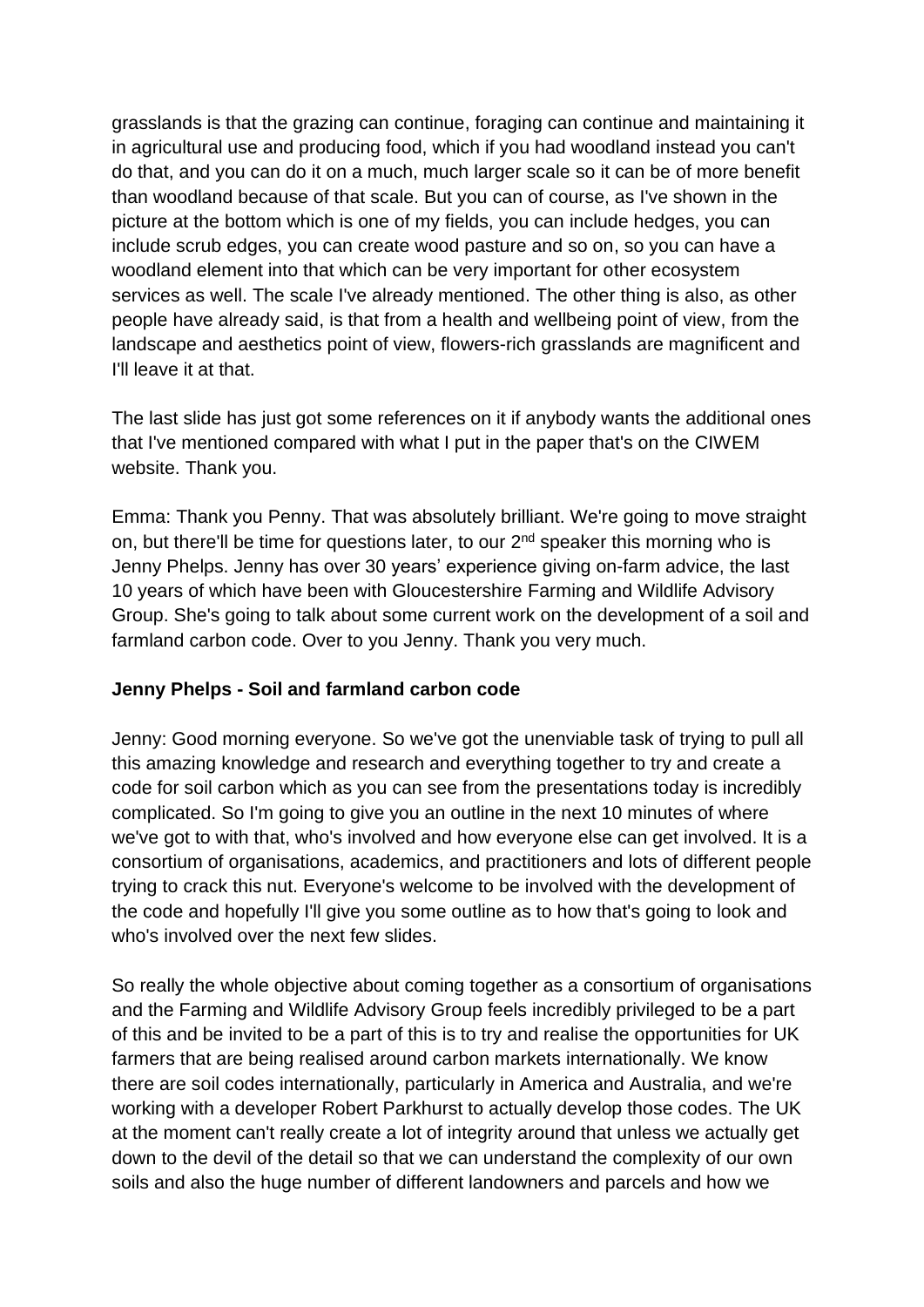create projects that might be suitable for that. So what we're really trying to do is to work with all the organisations that develop the woodland code and the peatland code and now the new organisations that are working on the development of codes around other habitat types, which I'll come on to soon, to see if we can actually create an opportunity for this for the UK farmers that does have integrity. That is something that the landowners can feel that they are de-risked from actually going into carbon trading where they might not feel that they know how that's going to be quantified in the longer term. But certainly for purchasers who want to have that integrity too and there seems to be a real run to trade before we've really got this baseline information. So as it says, you know, our ambition is that this is going to be something that's universal, that will have standard protocols that will enable projects to be developed that can be verified. We want it to be free so that everybody can use it and hosted and we're delighted having been funded now by the Environment Agency, that that will be something that will have integrity and run alongside the existing codes, the woodland code and the peatland code and those that are being developed. We want to make sure that it's there and it's flexible for you so that it fits into markets as they develop and creates that integrity. So as I say the criteria that's been put together, and the Sustainable Soils Alliance and Agricarbon have a lot of credit to be taken for putting together a real structure around what it is that we're trying to achieve. We feel that for this to take place and build this sort of middle ground around the real world where we want to sequester carbon, the opportunities for investment in carbon, that we have to have some real science and it has to be a credible way that we can actually create this opportunity for understanding how we can sequester carbon in our soils from multiple different habitats. But we're focusing primarily our pilots on arable soils going to herbal leys, and obviously there's an ambition for those herbal leys to become long term species-rich meadows even though the mix might be different if that was your long-term objective. It must be something that creates that additionality and one of the biggest fears that I have at the moment is that there's an opportunity at the moment to create negative drivers for degradation because a lot of the payments that are coming forward seem to be higher for going from arable to woodland than it does to maintaining our brilliant grasslands or restoring arable to grasslands. So we've been looking at international grassland protocols that Robert has given us to create protection for grassland at the moment. It's something I've raised repeatedly with policymakers around this. We want to explore the permanence of carbon and how that might be. In an arable situation are we going to be looking at a dynamic system where we look at residual carbon and we do calculations maybe along the lines of RB209 that we use for nitrogen or is that something that we're going to say No, this is going to be a permanent transition from an arable soil to a pasture or to a woodland, obviously with those other codes. But the integrity must be there and we want to have validators and we want it to be verifiable. We want to make sure that the protocols around this and the design is actually completely transparent and it involves a huge amount of consultation with people like yourselves on this call. That was the point, when we get to the point that we've got something to share, and obviously we want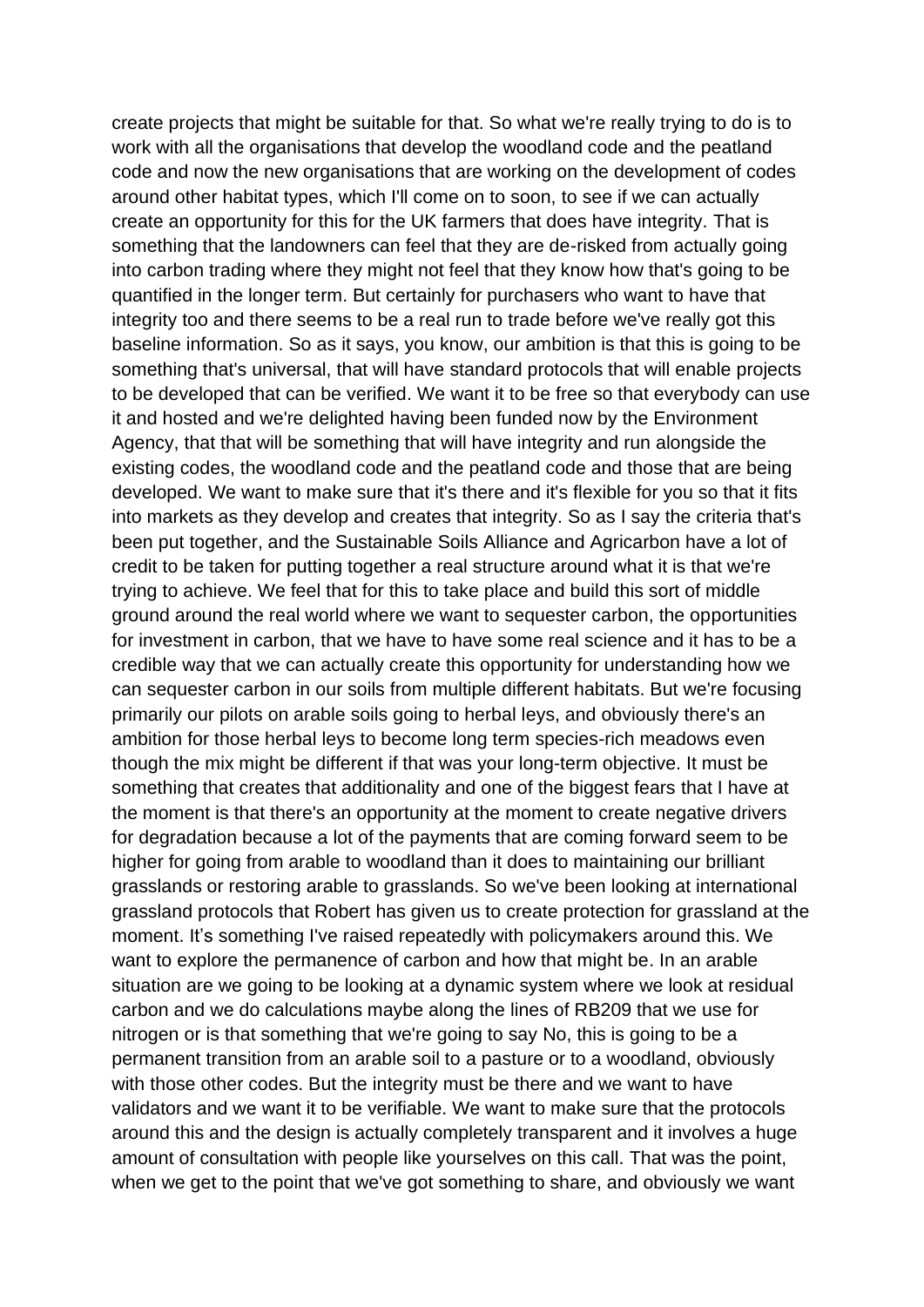to build on brilliant work like Penny's, and actually make sure that we're researching everything that's gone before so we're not reinventing the wheel, so that we might be able to realise this opportunity. But our ambition really is this centre ground about something that has this integrity, is fair, is transparent and scalable.

So where are we at the moment? So we have got this funding from the Environment Agency under the Investment Readiness Fund, that gives us an opportunity to run pilots. At the moment we're creating a governance structure so aligning it very much as I said earlier with the learning from the woodland code and the peatland code. We've got, as I say, international co-drafting experts in Robert trying to help us to apply what is the way that these international codes might apply to this complex world of the UK geology and soils and land ownership I mentioned earlier, and the dynamic nature that you farm. We want to look for who is the right validators and maybe bring onboard more validators, there's the Soil Association, organic farmers and growers, and others doing validation around the woodland and peatland code. We want to see who would like to host this so it's available for everyone to use. So again, as I say, a lot of this is going back to look at what exists already, what research is out there, what evidence we can build on. We want to compare and contrast, we've been talking a lot with the farmers who are being invited to trade carbon already using proxy measures. We know there's a lot of those carbon trading organisations that are trying to build integrity into what they're doing. So they're very keen to work in this space but we'll certainly learn from them and see what we can do. The pilots that we're designing, I'm working with Associate Professor Nicola Cannon my friend at the Royal Agricultural University, and Dr Helena Black from SIUC and Mark Reed and obviously Matt Orman from the Sustainable Soils Alliance, and the pilots are going to be based around trying to understand on 20 farms across Gloucestershire how we can create verifiable projects by scanning and testing the soil and using multiple different means. So we're going to be using some infrared and scanning technology and soil samples. Once we've identified the maximum opportunity for us creating the benefits of taking arable land to herbal ley in a diverse pasture. There is a website, I'll put it in the chat after I finish speaking which has got an update on all of where we are so far. We'll welcome everyone being part of feeding in any papers they've got or any form of consultation that we're putting out, we'd love to have your feedback on what we're doing. We do want to link this if we can to the development of all the other codes that have been funded under the Investment Readiness Fund. So the hedgerow code and the saltmarsh code, and we have a really clear idea as to how this might all link to the way that we've been doing our natural capital mapping, with our ELMS trials so using UK habitat verification. Maybe we can plug in codes as they develop into UK habitat types across the UK building the verification on all the brilliant work of people that have been on this conference. So at the moment I think that the consortium of organisations that as I say this is very much an open collaborative approach. I've said several times already that we welcome everyone's involvement in this. Really the credit for bringing this together has to come to Annie Leeson at Agricarbon who has dedicated the last 18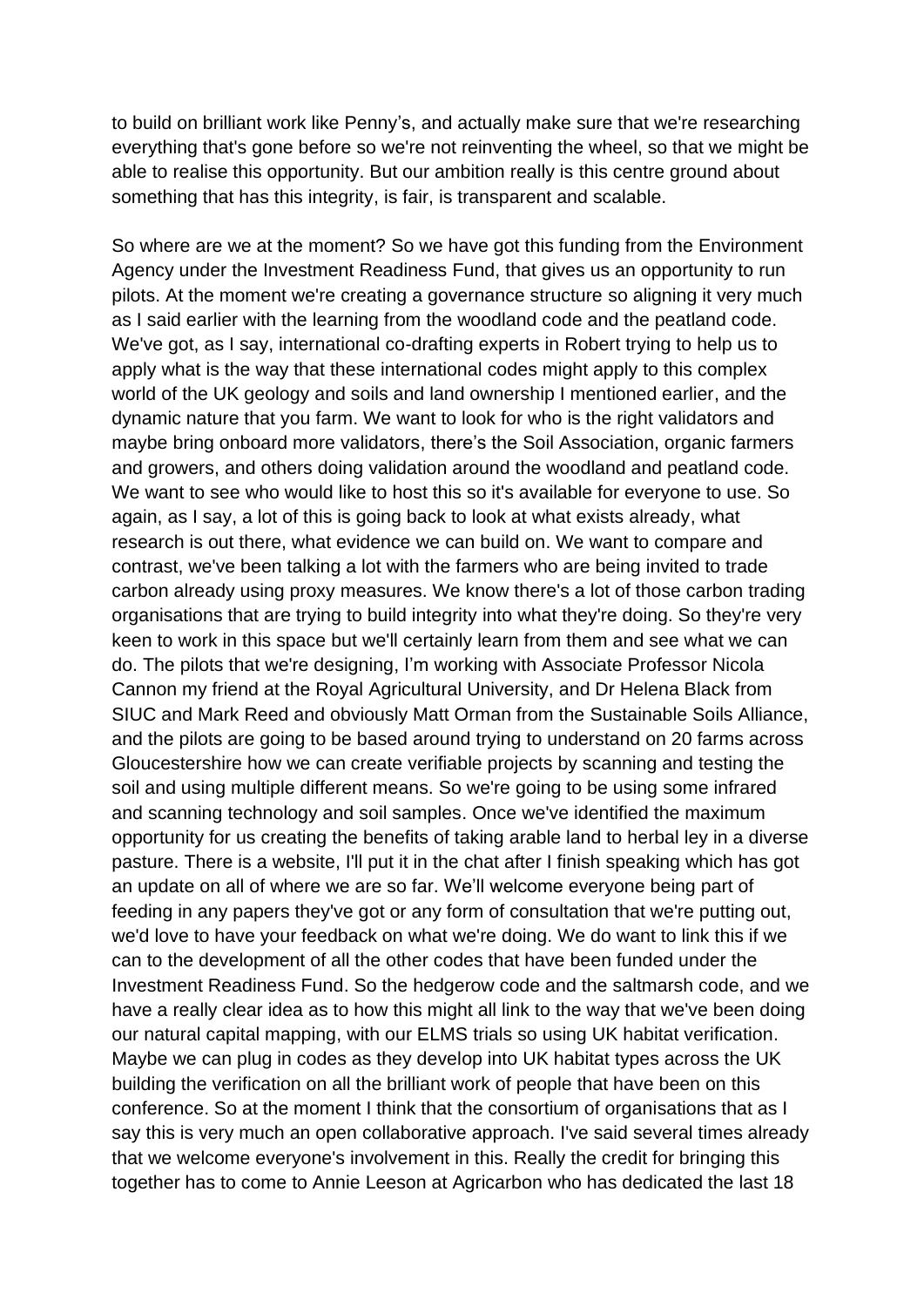months to actually researching the opportunities and trying to create and align people who have specialist knowledge to be able to link into this. As I say, it's very much a privilege to work with some extraordinary soil scientists who have been trying to crack this and the other experts within this field. So I'm hopeful that it's quite a challenge that we've actually taken on board, as has been demonstrated highly today that there is such a complexity around verifying soil carbon and how we do that. I'm very much aware of a lot of tools that are coming on in this space to be able to try and do that more efficiently and part of our pilot is going to be about trying to cross reference those tools to look at all the mapping technologies to cross reference that with physical soil samples to try and get some more integrity around that. As we say looking at the whole complexity around soil biology and the structure of soil and its ability to sequester carbon, the impact of climate change might have on that in different localities and how we might create something that actually enables us to understand the relationships between nitrogen and carbon and soil biology and soil health and that legacy of enabling residual permanent carbon to be quantified so that we can actually get investment into soil carbon that's linked directly to healthy biodiversity recovery, recovery of ecosystem services, and obviously rebalancing all of our priority habitats and not just creating carbon for the sake of sequestering carbon. Thank you. That's all I have to say.

Emma: That's absolutely great. Thank you very much. I'm sure that there'll be lots of interest in what you've just been saying. We're just going to move on to our final speaker now of this morning session. Our final talk this morning comes from Professor Jo Clark who is a Professor of Environmental Science at Reading University and she's going to talk about evaluating the effects of land use and management and soil properties for natural flood management in the Thames Valley as part of the LANDWISE project. So over to you Jo.

# **Jo Clark Evaluating effects of land use and management on soil properties for NFM in the Thames area**

Jo: Hi, thank you for the invitation to talk. So my background is actually a soil and catchment scientist who works a lot on the carbon cycle and I've infiltrated literally and metaphorically the flood management community over the last few years. So what I'd like to present to you today is some summary results we've got from a project we've had running for the last 4 years that will illustrate to you how the carbon cycle and the water cycle are actually very linked. For me natural flood management in the context of land use and management is actually about managing the carbon cycle to manage the water cycle. So I've got a large number of co-authors here that would probably take me 20 minutes to read through, so please note that what I'm presenting today isn't just my work, it's actually the work of others as well. We've got a large team, over 40 project partners and over 30 researchers working on this project that started in 1997-98. We're going to finish next year. We've had extensions due to COVID impacts and the large number of people that have got involved in this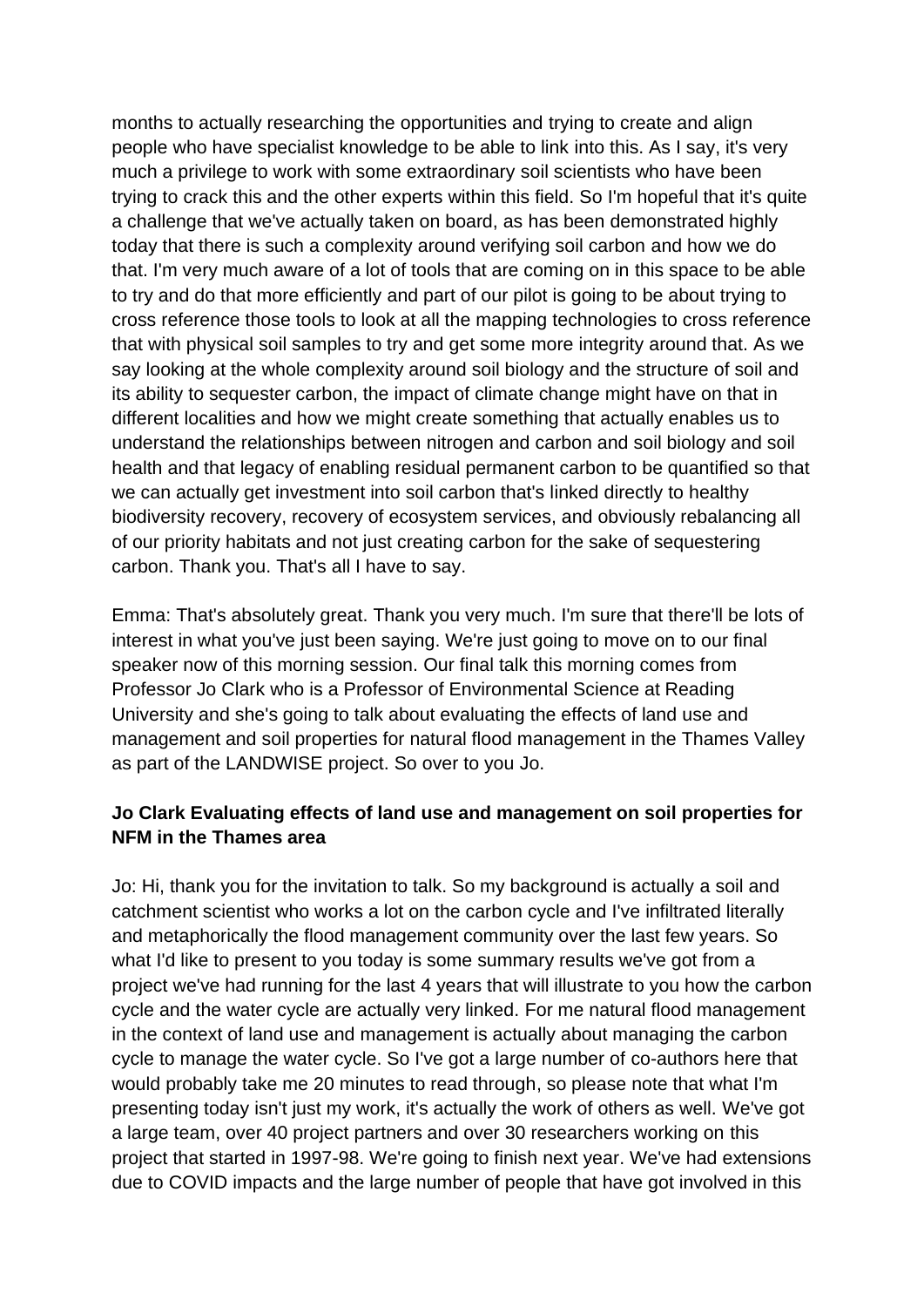project is testament to the number of people you have to have in the conversation when you're talking about natural flood management.

I'll give you an overview of the project as a whole then just to set the context of what I'm going to show you today. So the idea of the project is that we've got 3 work packages around collecting data. So we've got Work Package 1 where we're collecting local knowledge and technical knowledge to create scenarios for natural flood management. Work Package 2 is making some measurements in the field of soil properties. Work Package 3 is we're making measurements using satellites and remote sensing techniques in the field and that's getting integrated in some modelling work and being developed on a web tool. So what I'm going to show you today is mainly Work Package 2 some of the field work, and also some of the work we've got from local knowledge around how we're using and managing our floodplains compared to other parts of the catchment. I thought that might be useful to share. So the kind of questions we're looking at are how effective are different land base LFM measures at increasing infiltration, evaporative loss and below ground water storage in different locations in lowland catchments? So that's the question that all the work I'm showing today is relating to. Then we've got other questions that we're looking at with modelling about how this scales up. We're effectively testing a theoretical framework that was proposed by Simon Dadson and colleagues where they suggested that land use and management was only really effective at reducing small floods and peaks and wouldn't be very effective at larger peaks. So we're having it but there's not a lot of evidence to look at this. This is just what they think based on what's available. So we're having a look at this to see if actually land use and management can do more for these bigger floods by looking at a range of different events over time. We're working in the Thames Valley, it used to be called West Thames and then the Environment Agency used to have a West Thames office and now they just have a Thames office. Then the Environmental Agency have told me to stop calling it West Thames so I've gone to Thames Valley now because it is the Thames Valley too and it's a name that people seem to identify with more. So this is our focus area. We've got particular catchments that we're looking at. We've been working in particular catchment partnerships and we're doing modelling across different scales identified here. The key thing to note is the difference in geology. In the area we've got carbonate geology you associate with chalk and limestone. It's very permeable, it's a very shallow soil. There's a little bit of sandstone, it tends to be the acid geology associated with heathlands and then we've got the mudstone, so the flatter lands around our floodplains, quite clay rich soils, they tend to have high run-off rates. So if you look at the soil map for the area, this is a technical, national nursery soil associations, we've got lots of diversity in our soils represented by the different colours here. But broadly speaking you've got the shallow soils that are linked to the map units that start with 3. You've got the earths that are linked to the map units that start with 5 and are shown in pinky colours and then the floodplain soils are the ones here on the map units that start with 8 and are the bluish soils. There's a lot of complexity with the soils and how do you make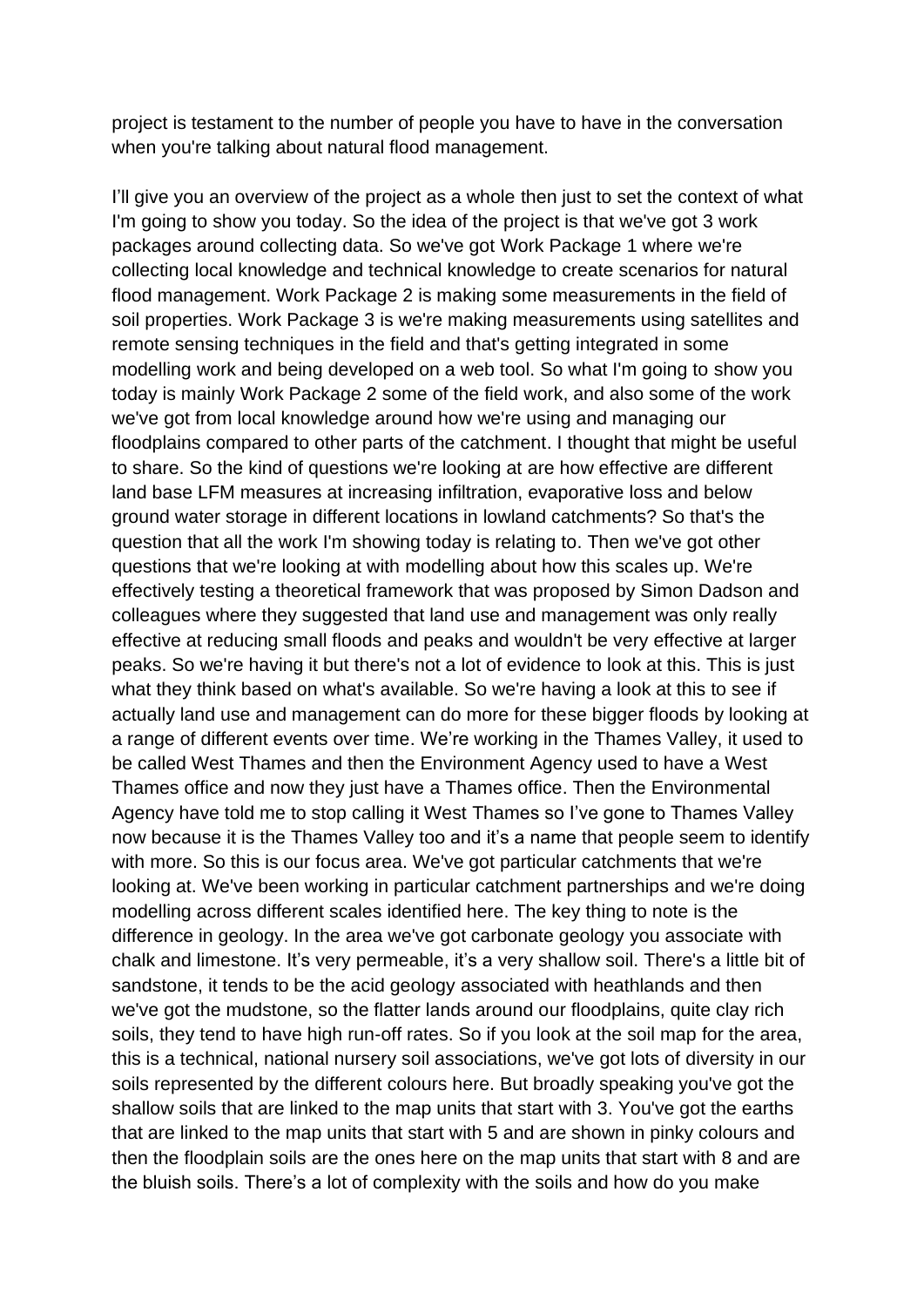sense of this when you're trying to study it in a project with budgetary constraints. So we've taken these higher technical categories, we've been using soilscapes as well because the language in which soils are described in soilscapes is much more accessible than the very academic technical terms like kallo soil and argillic brown earth doesn't necessarily have a lot of meaning to people beyond immediate soil scientists. We've also through this project, it's a participatory project and we've got farm advisors involved, so Jenny and me are involved in the project and Jenny's team and through that they've been educating us university researchers about the language of RB209, which is much more familiar and usable with farmers. So shallow soils, medium soils, deep clay soils and we found that the language we use and how we talk about soils, it's a no brainer really but it really affects how we interact with farmers and what people can share and what people can know and the terminology really needs to be taken seriously. So if you take one thing away from this talk it's that RB209 is a good way to talk about soils with farmers.

So the field survey concept. Basically we ran a broadscale field survey of 150 fields where we measured soil properties across these fields focusing on the soil surface. So if you think about soil as like a bucket, it's a bucket that can store water, what we're measuring in different fields are the properties of that bucket. So how deep is it, how much of it is filled with material, how much is there? So that's what we're measuring with the broadscale survey. We're currently doing a detailed survey of very specific locations where we're looking at things like infiltration and water storage and how water flow changes over time. So that's on-going at the moment. So what I'm going to do today is focus on the broadscale surveys, so a survey of different properties. We had over 150 field samples across 40 farms. Over 2019-20 we looked at 4 different land uses. So we looked at arable with a grass rotation, and arable without a grass rotation and this was a steer we got from the farmers as being a key question a lot of them had, was whether or not to have a grass rotation. Should they have livestock in their farm or not. A number of farmers in the area got rid of livestock over the last 20-30 years and some of them are actually bringing the livestock back because they believe it's beneficial to their soils. So this was something that we took a steer from farmers to look at. We also looked at permanent grasslands and also broadleaf woodland. Then to try and take that complexity in soils and make it into something more easy to study, we had the 5 aggregated categories that map onto these 3 RB209 classifications of heavy soils, medium soils, and shallow soils, so the heavy deep clay and silty soils. We're looking at properties like bulk density, texture, structure and organic matter. So this is a map using these aggregated classes so you've got a simplified soil map of the area. Again the floodplain soils here are shown in the pink areas there. You can see where we've been able to sample across the area to capture some of that variation. From this data I wanted to just explain a little bit about how the statistics work. So we're analysing these data using mixed models and it's a hierarchical model as well where we've got our response which is bulk density, and we can split it into lots of different factors that explain that variation and we can see which ones have a significant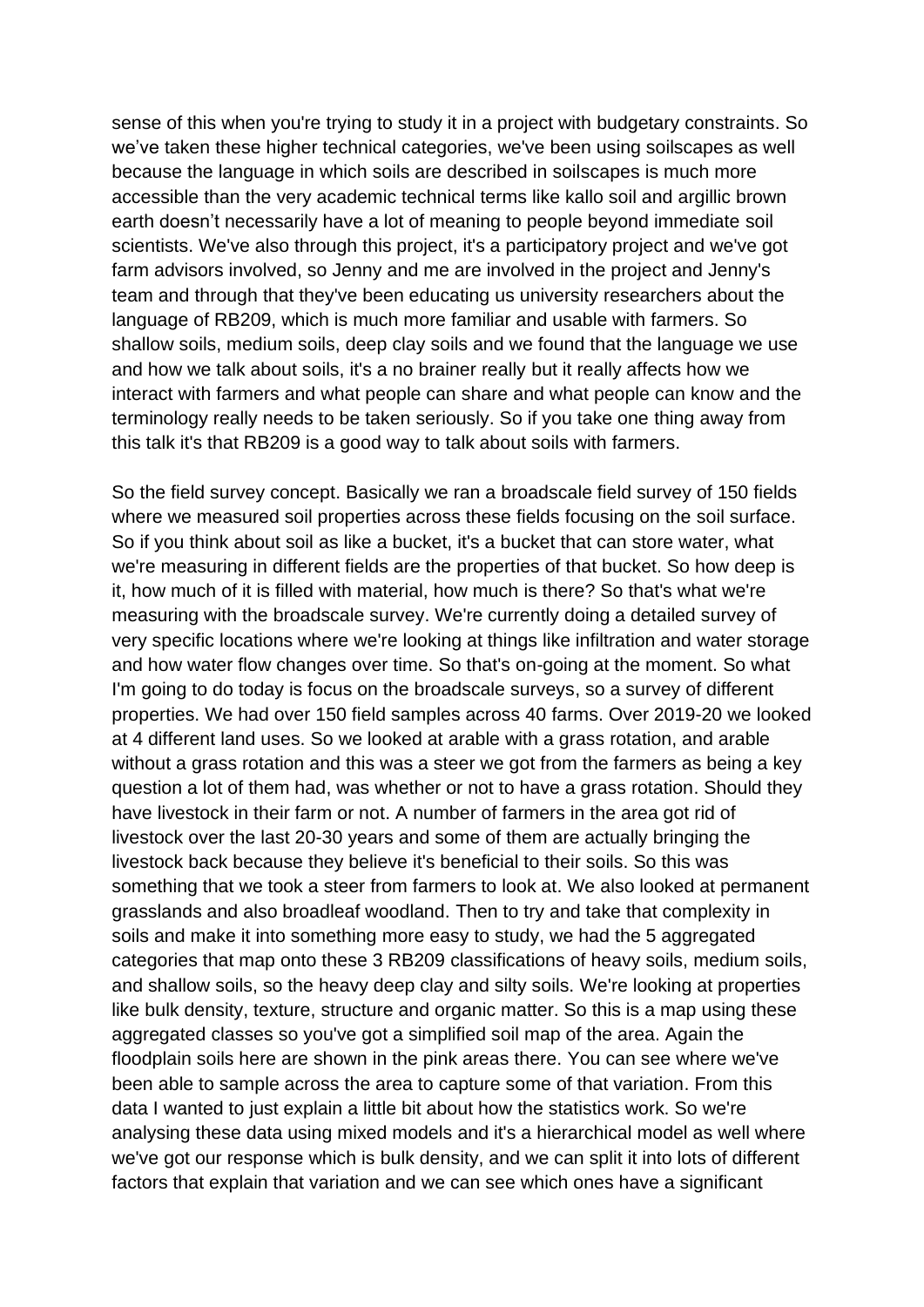effect on controlling the variation and which ones that don't. So we can look at things like the soil type, the land use, the position in the field, whether it was on a tram line or not, because we looked at that, and then we can look at other things that we didn't control for which were the crop type that could also affect it. We can also look at the farm, the researcher, the clay content of the soil, the loss and addition so all these other factors that affect the variation, and we can put it into one big statistical model and examine it.

So just pulling out some of the key findings from this analysis. So looking first at bulk density. So bulk density is if you had a bean can and you drove it into the soil, how much soil is in that bean can or how squashed is the soil. So how compacted is it? So bigger bulk density means the soil is more compacted and it means it's less likely that the water is going to sink in if it rains. Then we found that actually land use has a much more significant effect on the bulk density than the soil type. Although both of the effects are significant, it matters more whether you have a grassland or a woodland than whether it's a clay or a loam. There is some variation in there you can see. The floodplain soils tended to have a lower bulk density than the others. What's interesting in the context of this conference, you can see the letters show groups that are similar, is that the grassland and the woodland are actually quite similar in their bulk density so they're both in Group C, whereas the arable no grassland with grass, they're both in Group A which is similar and the arable with grass and grassland are also similar too. So that's an interesting point.

In terms of organic matter. Again the effect of land use is much stronger than the effects of soil type. Although again they're significant. The floodplain soils tended to have higher organic matter content than other soils in the area. The woodland had much higher than the grassland here. What's important to note is this correlation that we have between bulk density and organic matter where as our organic matter content increases our bulk density goes down. So the implication is as we increase the organic matter inputs into the soil by changing the vegetation and the land use when we're putting organic matter in we're actually making these soils maybe less compacted and it makes it easier for the water and the rainfall to seep in. So from a management perspective this is basically saying that in the Thames area we can through natural flood management policies and practices linked to changing our land use and management, we can manipulate and change the soil property to make it easier for the soils to accept rainfall by changing their properties. So that's a positive message there about what we can do, it's not just a case of we're stuck with clay soils that are going to produce run-off and there's nothing we can do about it. We can actually have a look at this.

I was talking about all these different management effects. So that's some initial statistical analysis, we're still working on the stats to actually unpick the effect of all these different management effects we've got from our soil survey. So that's work in progress here. Taking a step back and looking at some of the wider implications now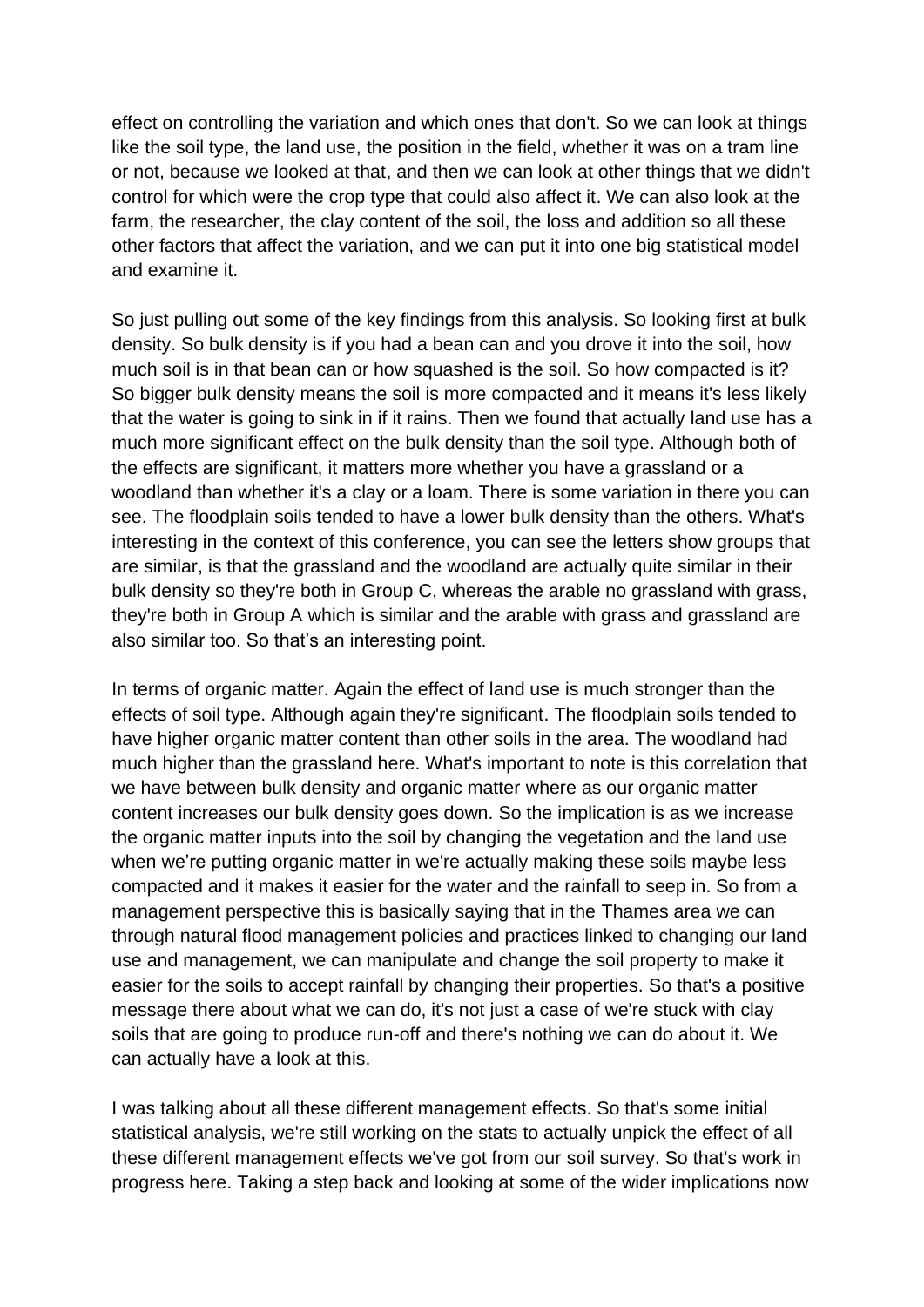so some work that Samantha Broadmeadow has done looking at technical mapping, policy and farmer knowledge and again this is drawing on the soil data. So we've got the map in the corner there Map A the green one, that shows the maps where countryside stewardship targets are in creation at the moment and again this is picking up some of these heavy clay soils and also they're working with a natural process one and again it's picking up the clay soils and the floodplain soils. Samantha's compared this with some farmer interviews and surveys we've done and what she's found is that actually there's quite a good alignment between the soil maps and what soils farmers report on their farms. There is not so good agreement at field scale with the soil map, but at farm scale there is good agreement there and that these policies seem to be targeted in the areas where farmers are telling us they're having problems managing their water. She's also done some extra mapping looking at structural degradation which picks out the importance of the clay on chalk soils. Another risk area that hadn't been identified previously. Management in terms of what farmers are growing. One thing that's popped out that is quite interesting, so these deep clay, deep silty soils they're the floodplain soils, is actually that the grass leys are really present on the floodplain and the clay soils in the areas and not on the chalk soils. In medium soils it seems to be absent from those areas in the catchment. Also in terms of tillage, we've actually got ploughing. A lot of farmers talk about the need to plough the heavy soils as well so we've still got conventional tillage. There's a lot of reduced tillage going on but there's no conventional tillage on these medium soils. They're on the chalk, on the chalky loamy soils as well.

So in summary, floodplain soils in the Thames Valley are groundwater clays or deep clay, deep silty soils if you're using the language of RB209. The soil surface properties affect the run-off generation and we found that land use had a greater effect than soil type on changing soil properties, bulk density and organic matter, and that higher organic matter is associated with lower bulk density and floodplain soils tended to have higher organic matter than the others. So there is a good association between the policy target areas and farmer knowledge on soil issues around water management but we also need to look at clay soils and chalk because they've actually been overlooked. The assumption is that all clay soils or all chalky soils are permeable and actually some of them aren't. There are some differences in crops and tillage on floodplains soils compared to other soil in the area, and the need to plough and the use of grassland and leys but our analysis is on-going. So on that note I'll end and hand over to the discussion. So thank you for the opportunity for sharing some of these findings and yes, watch this space, we'll be coming back with more to share.

Emma: Thanks very much Jo. We're slightly over time now but I still want to allow 10 minutes of questions. I apologise if people need to go but if we could put the 3 speakers from this morning back on the screen then I'll take questions.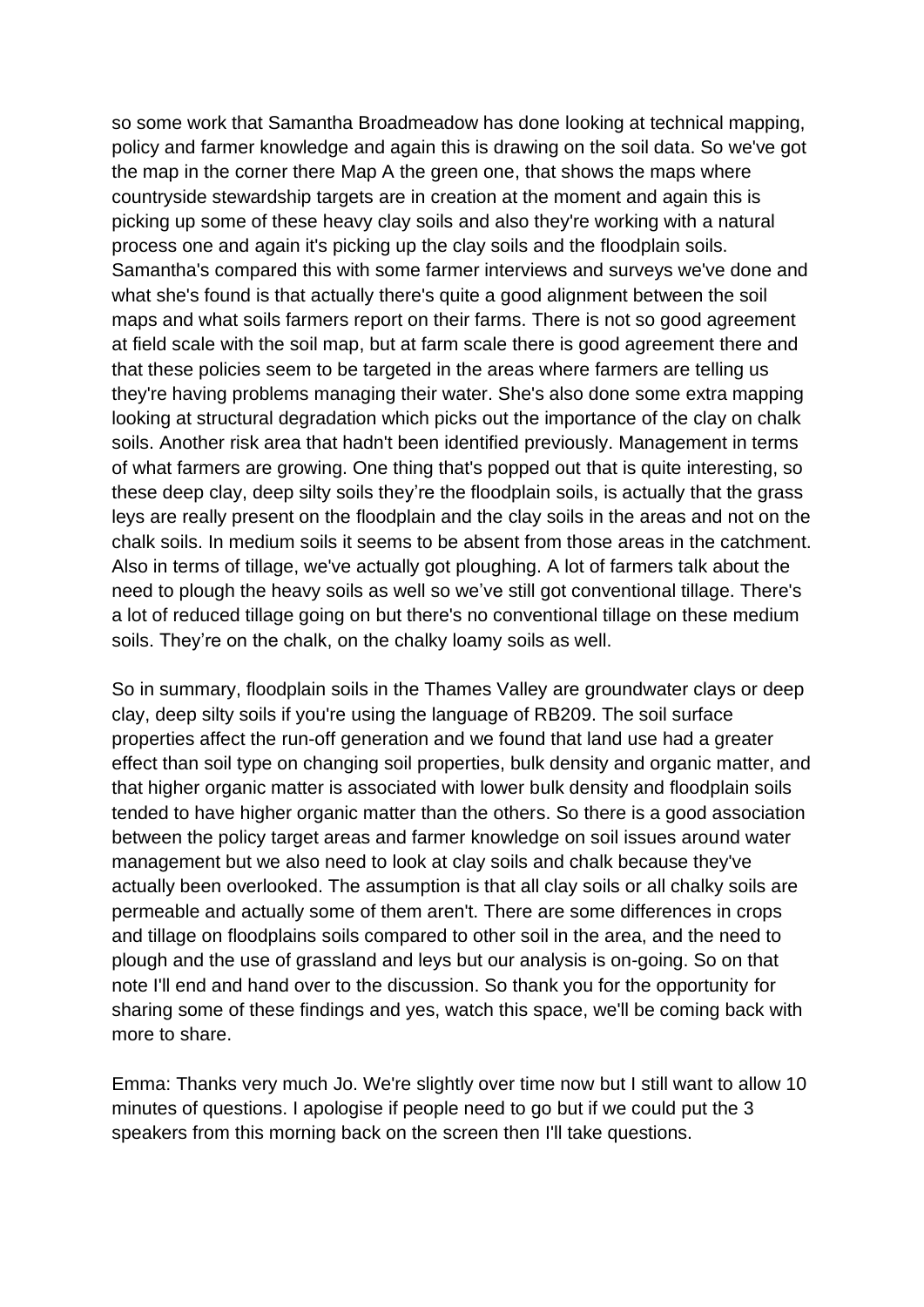#### **Session 3 Questions**

Ann: Thanks. It's a question about drainage. So we know that diversities is linked to hydrology of grasslands. So I'm just wondering what people's views are. Fields are getting wetter. Some of the fields are drained, they're managed as hay meadows, what should we be doing? What should our advice be around drainage to maintain that diversity, to maintain the hay crop versus the flood management type approach?

Clare: We do a huge amount of work in relation to looking at the flow of water across the whole water body because we found particularly with North Meadow Cricklade as an example which was one of the research sites that was presented earlier, that if you don't look at the downstream blockages, infrastructure, road infrastructure, culverts that are full of silt, you've actually got, this is what we've been saying for nearly 15 years, communities and farmers need to be able to go out and map and understand and share with partners or the local infrastructure that has an impact on the flow of water, because we can't manage soils without managing water. If we can look across the whole water body, we can look at where we can store it, where we can have woodlands and wet meadows. But actually to do that we need to understand what human infrastructure has been put across that water body over hundreds of years. One of the projects we've been doing, the Plant Project, we mapped over 20 villages and 20 water bodies, and shown that there's literally 1000s of tiny infrastructure points that need to be managed locally for the flow of water and with North Meadow Cricklade there was definitely an impact of some of the dereliction of downstream drainage. So I would say Yes, you definitely need to look at the wider landscape. If you link that to the catchment partnerships, you can find there's lots of resources quite often to help with that from Highways and other people, and water companies to help with that restoration of infrastructure.

Emma: We have a question from Rachel Remnant.

Rachel: So my question is I manage some peatland valley floodplain meadow in Winchester on the Itchen Valley. For the first time ever we haven't been able to take a hay cut this year due to the amount of torrential rain that we had and rising groundwater on the Itchen Valley. So I imagine this is a function of climate change. So when we're talking about permeability of soils and drainage, that is just not a possibility for those people who are on floodplain systems where you've got groundwater coming up. So I'm just wondering is this being factored into some of this analysis about soil carbon and everything that we're trying to achieve for these habitats, this is MG8 and MG22, if we're not going to be able to carry out the management and we're even struggling with livestock grazing at the moment. We're really on a knife edge in terms of managing welfare because the fields are actually quite hazardous to walk across even in wellington boots. So that's how wet it's been all summer. So is that being factored in with climate change, increased rainfall and water rising.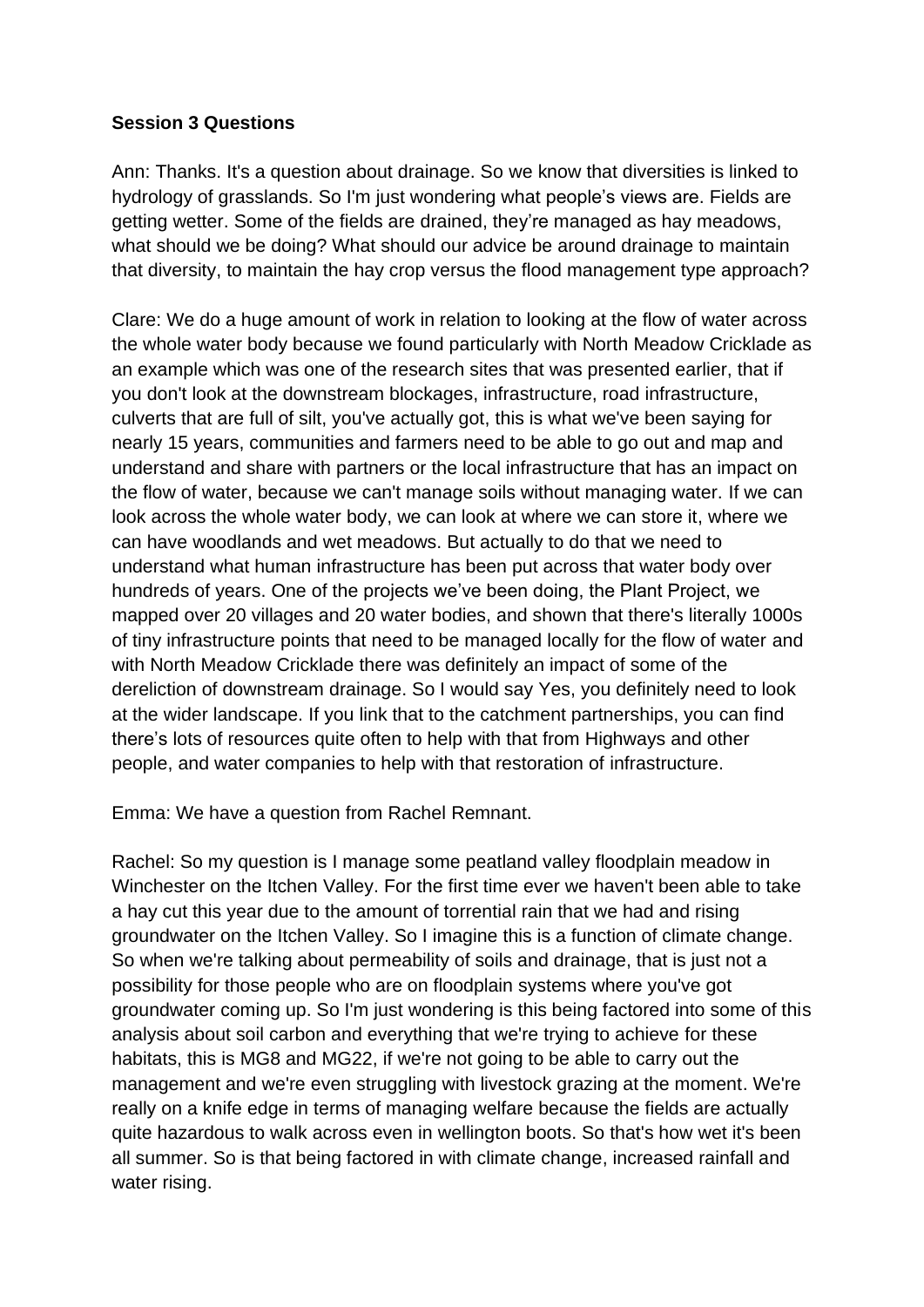Jo: If you've got peat though it's already telling you it's very wet because the peat needs saturated conditions. Not all of our floodplains are peaty. So I think when you've got that side of it as well it is a tricky issue, and this year has been quite wet. But then there is a question around how we manage the peaty areas and maybe that's different to how we might manage areas that are more clay-rich, and some of the systems that Jenny's referring to. So I think we need more differentiation between how we look at our floodplains and whether they should be managed in that way. We're working at Greywell Fen at the moment with Southeast Water, and they're actually about to stop drinking water obstruction because it's been damaging plants and that's raising water levels and they're clearing trees from the site as well. Yes there's a question there also around grazing. So I think the issues you raise are really important ones and I think the response is actually we need to be more specific in our differentiation around policies and we need to recognise peat as a separate soil class to mineral soil. That's becoming more common. It's more done in an uplands/lowlands context but we need to do it in a lowland context as well.

Sue: Well I've been absent and I'm sorry, I haven't got a question, I was just trying to get back in Chair. I was going to apologise for my appalling internet connectivity and sum up at some point because I have actually managed to listen to most of the presentations which has been fab. So I'm so sorry that I haven't actually seen you all face to face. There is one question in the chat if you'll pick one last one up and it's about grazing animals that nobody has yet said anything about grazing animals and the effect on microbial populations and consequently carbon storage. The questioner, Phil Wilson, says that surely grazing and dunging will have a huge effect and grazing is a major and traditional management process. So if anybody wants to pick any of that up then that would be a nice end question because we are running out of time.

Clare: Yes absolutely, I completely agree. We've been working through our ELMS trial which all links into the development of the soil code around the UK habitat classification and the management of land and we've been adding in with Phil and Jo who developed the UK habitat classification, all of the management codes around livestock, so including things like mob grazing to get ecosystem attribution from those but I think it's very much understood for those of us as practitioners, particularly learning from farmers on the ground who are doing a lot of trials, that livestock are integral to that soil biology, as you say, and actually as we heard from a previous presenter, that seems to be very integral to the ability to sequester carbon. So definitely livestock in the system, so you have our support on that. Thank you.

Sue: I don't think there's any more questions from anybody there so it falls to me as an absent Chair to sum up the presentations from this morning which is actually quite difficult to do because they were so brilliant and I personally have learnt an awful lot from these presentations because I think it's tied together a lot of the